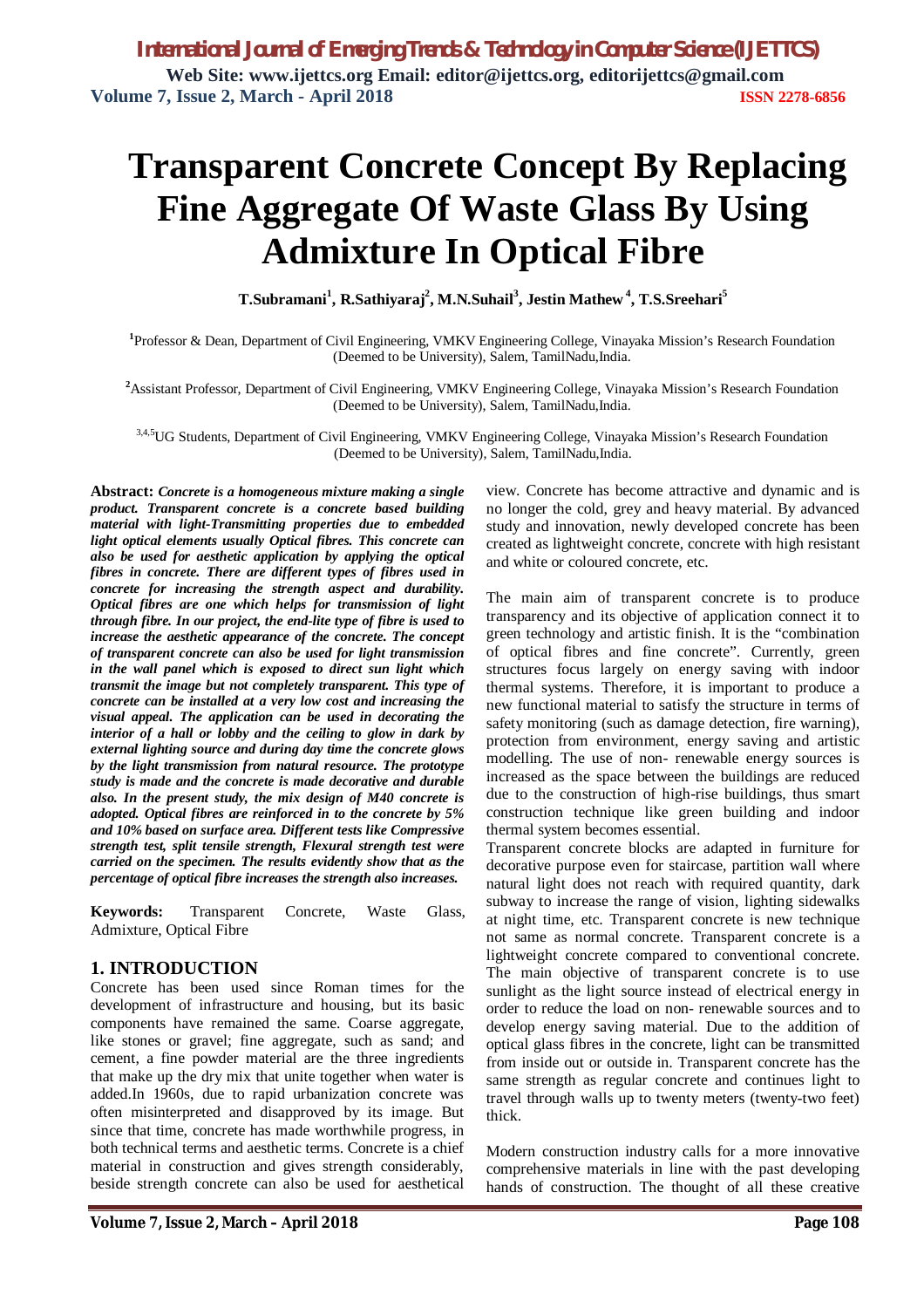ideas come up to challenge the spirit of young engineers to achieve a study that would possibly change the history. A wide variety of materials come from municipal and household garbage or waste glass from collapsed building caused by an earthquake.

Waste materials must not react adversely with other constituents of the mix. Most waste glass will readily take part in the alkali-aggregate reaction and possess a potential durability problem.

The effect of waste materials such as waste glass, on concrete properties must be considered. For example, the lower modulus of elasticity glass compared to that of goodquality rock will lower the elastic modulus of concrete. The use of concrete is being generally replaced by the use of polyester or epoxy resins mixed with fillers to make thinner and lighter than concrete.

However, other materials can still be improved by adding other materials for further modify its property which can be called admixture. An admixture is a material added to the water, sand, cement and gravel with glass, in order to change one or more properties fresh hardened stage admixtures are generally divided into two groups: Chemical admixtures and mineral admixtures. Chemical admixture used in concrete generally serves as water reducers, accelerators, set retarders or a combination.

#### **1.1 Experimental Investigation**

This experimental research focuses on the effect of using recycled bottles as concrete material for mass housing projects. This research aims to determine the effect of using recycled bottles on the properties of hardened concrete namely: compressive strength and modulus of elasticity. Also included, are the effect of recycled bottles on watercement ratio, quality and size of aggregates and consistency of the mix. Experiments shall be conducted to acquire the necessary data needed in the analysis. The researcher used manually crushed and clean bottles and chosen bottles with the same property for uniformity. The crushed samples were passed through sieve analysis to ensure that the size of the cullet will be less than 4.0 mm but greater than 2.0 mm with accordance to ASTM standards.

The research concentrates on the effect of using recycled bottles as coarse aggregate and not on its properties as an aggregate. The researcher used only Portland Pozzolanic Cement, which are commonly used in the field at present, for the specimens. This type of cement has low hardening characteristics. It will also cover the difference between the common concrete cement and concrete recycled glass bottles in terms of its properties as a coarse aggregate. The specimens are tested for compressive strength using UTM on its  $7<sup>th</sup>$ , and  $28<sup>th</sup>$  day of curing. This will be the basis for the data. Figure 1 shows waste glass bottles as collected before crushing and sieving



**Figure 1:** Waste glass bottles as collected before crushing and sieving

Figure 2 shows the Crushing of glass bottles to coarse sizes



Figure 2: Crushing of glass bottles to coarse sizes

The study focuses on compressive strength of broken glass and plain concrete. This study also gives emphasis on the environmental concerns and not on its economic aspect. In addition, study is also delimited to durability, creep, shrinkage and water tightness. These four properties of hardened concrete are time-dependent properties which will entail so much time to determine.

#### **1.2 Light Transmitting Concrete**

I selected Transparent Concrete as my term paper writing because it is interesting to me being a mechanical engineer as well as Transparent Concrete has become most favourable progressive technology for the 21st Century and has the potential to develop both industrial and consumer products by combining optical fibres with normal concrete material. Its uses can change our lives and the way of living passionately.

Concrete has a vital role in development of infrastructure and housing. Due to globalization, population growth and space utilization worldwide, there is drastic change in construction technology. Small buildings are replaced by high-rise buildings and skyscrapers. This arises one of the problem in deriving natural light in building, due to obstruction of nearby structures. Due to this problem use of artificial sources for illumination of building is increased by great amount. Complete dependence on artificial sources has adverse impacts on our environment and health of people living in these buildings. Production of these artificial sources of energy pollutes our environment. So, it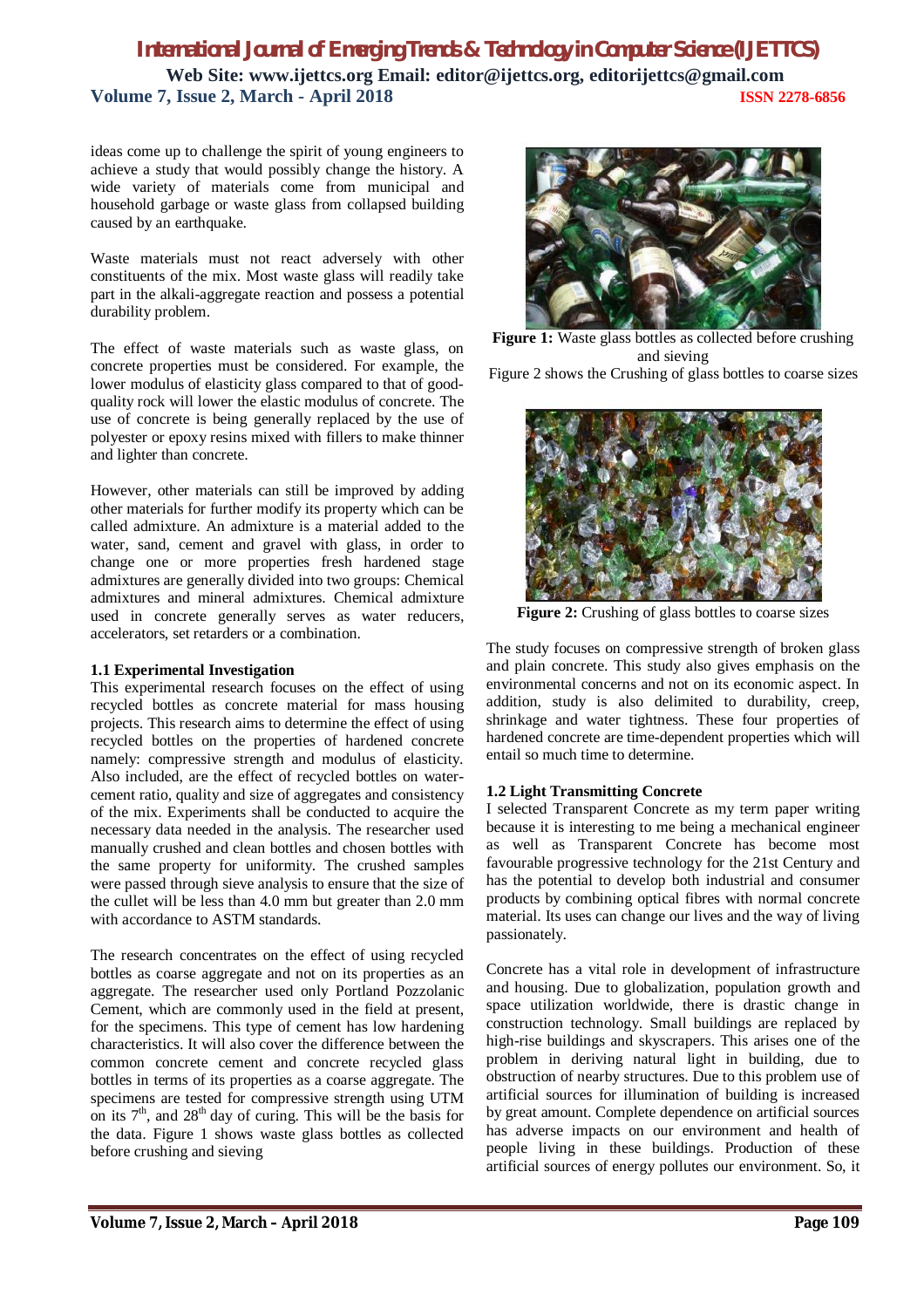is very essential to reduce the artificial light consumption in structure.

Light transmitting concrete allows natural sunlight or any light to pass through it, thus increasing the natural light content in the building to enhance optical activity. It reduces electricity consumption in the buildings and makes it easier for buildings to achieve higher LEED (Leadership in energy and environmental design) rating. Thus reduces the dependence on artificial sources.

Transparent concrete is a concrete-based building material with light-Transmissive properties due to embedded light optical elements i.e. plastic optical fibres. Light is conducted through the concrete from one end to the other. Therefore the fibres have to go through the whole object. Transparent concrete is also known as the translucent concrete and light transmitting concrete because of its properties. It is used in fine architecture as a facade material and for cladding of interior walls.

Light transmitting concrete is made up of cement, fine aggregates, coarse aggregates and optical fibres, placed in alternate layers. It is based on the principle of total internal reflection of light in the core of the plastic optical fibre. When light falls on one end of the optical fibre, it gets totally internally reflected in the fibre and gets transmitted on other end of the fibre.

This concrete is very important from sustainable development and green building point of view as it allows use of natural light more efficiently without compromising much on strength parameter. For green buildings, according to IGBC (Indian Green Building Council), 50% of daylight is mandatory which accounts for 3 credits in the green buildings. Light transmitting concrete allow sufficient light inside the building, thereby making it easier to achieve higher ratings for buildings.

#### **1.3 Functional Principle of Light Transmitting Concrete**

Diffuse natural light and sunlight provide the full spectrum of colours shining through the concrete panels. Sunlight is the most inexpensive light source. If the panel is mounted free standing or in front of a window, one will not need any artificial light source. Transparent concrete or translucent concrete is work Based on "Nano-Optics". Optical fibres passes as much light when tiny slits are placed directly on top of each other as when they are staggered. Principle can carry because optical fibres in the concrete act like the slits and carry the light across throughout the concrete.

#### **1.4 Usage of Light Transmitting Concrete Blocks**

 Translucent blocks can be installed as front wall of restaurant and shops to let people from outside know about inside condition, which can catch customers.

- Ceilings can be made up of this concrete, thus saving electricity cost and providing scattered light.
- It can be used to make speed breakers and road marking by providing light source beneath it and Light transmitting block over it.
- Sidewalks can also be constructed with light source beneath it which will provide scenic view as well light during night.
- In subways and airports it can be added as guiding mark as well as safety mark during time of darkness.
- It can be used for making different decorative shapes such as book shelves, outer home boundary, statues etc.
- Translucent walls should be installed in museum, prison cell, and schools thus providing way to vigilance along with safety.

## **1.5 Compressive Strength of Light Transmitting Concrete**

Compressive strength is most important property for any material that is intended to be used for construction. Any material cannot be used for construction until it satisfies the requirements about sufficient strength to withstand all the loads that will be acting on it after construction during its useful life. Various studies have been carried out to investigate the compressive strength of light transmitting concrete.

## **1.6 Recent Development**

The community has great challenges and it needs useful solution for the challenges as like the global climate change, using energy in a sustainable way and protecting the environment. We should find a good solution, for instance: using of solar energy, transparent heat insulation, passive buildings etc. The development of the building technology in the field of building industry is a good way to eliminate the emission of greenhouse gases, because we shall use less loam and the industry will not need to transfer those materials.

The former Research and Development results will be combined with the technologies of the frozen sand concrete and the non-tectonic constructions theories and practices. The results of the last decades in the field of concrete technology and material science could be combined with the new Research and Development results. New Research and Developments are developing of a simple, cheap and productive optical fibre, especially according to the production of the transparent concrete. The use of this material in the solar architecture in a cheap way. The other aim is that the people could use it more. By the results, the transparent concrete will be available for everybody, because the technology is cheap and productive due to the fibre pulling and brick technology methods.

## **1.7 Aim and Objectives**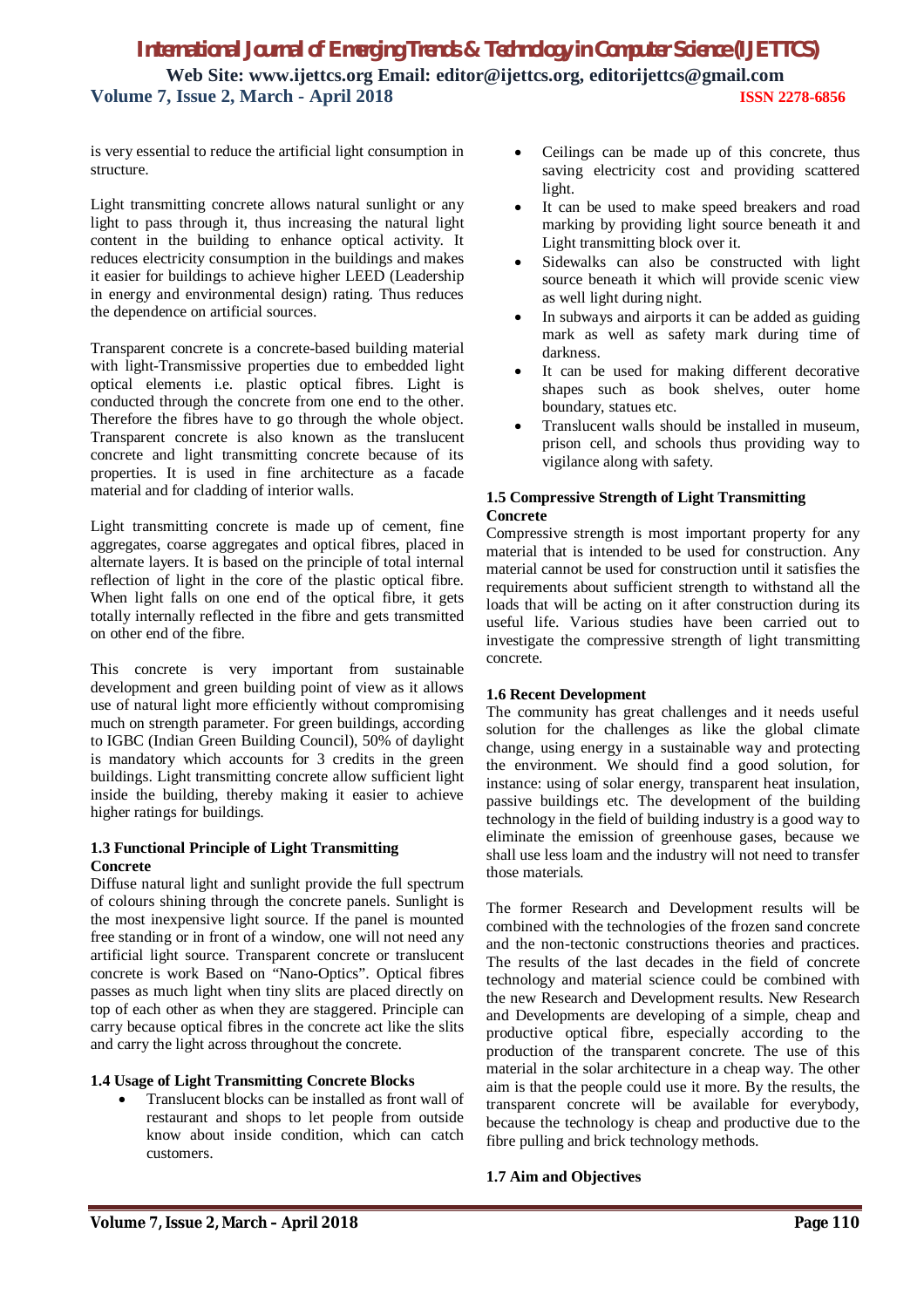At present scenario construction field all around the world is facing a serious problem with price hike of raw materials. It is also important for engineers to develop Eco-friendly material, as environment is getting affected day by day by the increasing construction activities It is much of importance for developing a new kind of building material, which can integrate green energy saving with self-sensing properties of functional material such that the excellent properties of light guiding and light weight, a smart transparent light weight concrete is researched by arranging he glass crystals & resin-hardener into the concrete. The way to control the density of lightweight transparent concrete become difficult. By using different quantities of foaming agent will affect the strength and quality of foam concrete.

#### **1.8 Objectives**

- To make concrete partly transparent by using optical fibres in it to impart good appearance to structure.
- To study improvement in performance of concrete in light transmission by using optical fibre and improve performance of structure to derive natural light.
- To study Energy saving for illumination by using transparent block for building.
- To study cost effectiveness of this high performance concrete

# **2. METHODOLOGY**

Figure 3 shows the methodology of the study



**Figure 3 Methodology**

# **3. MATERIAL COLLECTION AND PROPERTIES**

### **3.1 Materials Used**

In This Investigation, The Following Materials Were Used:

- Ordinary Portland Cement Of 53 Grade Cement Conforming To Is:169-1989
- Fine Aggregate and Coarse Aggregate Conforming To IS: 2386-1963.
- Water.
- Waste Glass
- Optical Fibre

# **3.2 Cement**

Ordinary Portland cement is the most common type of cement in general use around the world as a basic ingredient of concrete, mortar, stucco, and most non specialty grout. It developed from other types of hydraulic lime in England in mid- $19<sup>th</sup>$  century and usually originates from limestone. It is a fine powder produced by heating materials to form clinker. After grinding the clinker we will add small amounts of remaining ingredients. Many types of cements are available in market. When it comes to different grades of cement, the 53 Grade OPC Cement provides consistently higher strength compared to others. As per the Bureau of Indian Standards (BIS), the grade number of a cement highlights the minimum compressive strength that the cement is expected to attain within 28 days. For 53 Grade OPC Cement, the minimum compressive strength achieved by the cement at the end of the 28th day shouldn't be less than 53MPa or 530 kg/cm2. The colour of OPC is grey colour and by eliminating ferrous oxide during manufacturing process of cement we will get white cement also. Ordinary Portland Cement of 53 Grade of brand name Ultra Tech Company, available in the local market was used for the investigation. Care has been taken to see that the procurement was made from single batching in air tight containers to prevent it from being effected by atmospheric conditions. The cement thus procured was tested for physical requirements in accordance with IS: 169-1989 and for chemical requirement in accordance IS: 4032-1988.

#### **3.3 Fine Aggregates**

Sand is a natural granular material which is mainly composed of finely divided rocky material and mineral particles. The most common constituent of sand is silica (silicon dioxide, or SiO2), usually in the form of quartz, because of its chemical inertness and considerable hardness, is the most common weathering resistant mineral. Hence, it is used as fine aggregate in concrete. River sand locally available in the market was used in the investigation. The aggregate was tested for its physical requirements such as gradation, fineness modulus, specific gravity in accordance with IS: 2386-1963.The sand was surface dried before use.

#### **3.4 Coarse Aggregates**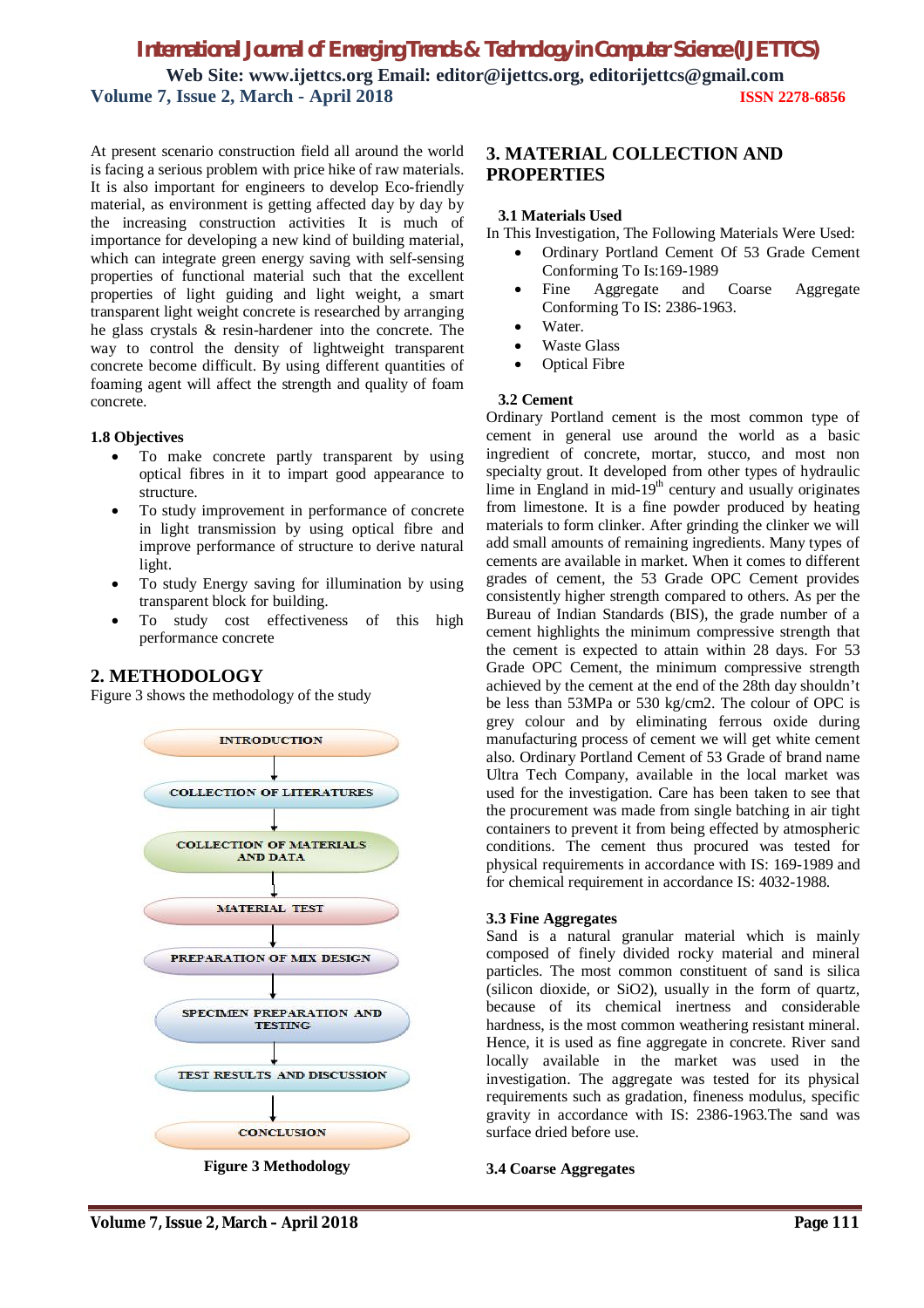Crushed aggregates of less than 12.5mm size produced from local crushing plants were used. The aggregate exclusively passing through 12.5mm sieve size and retained on 10mm sieve is selected. The aggregates were tested for their physical requirements such as gradation, fineness modulus, specific gravity and bulk density in accordance with IS: 2386-1963. The individual aggregates were mixed to induce the required combined grading. The particular specific gravity and water absorption of the mixture are given in table.

#### **3.5 Water**

Potable water conforming to IS 456-2000 was used for casting and curing.The role of water is important because the water to cement ratio is the most critical factor in the concrete. It should be of drinking water quality. It should be free from all impurities.

#### **3.6 Optical Fibres**

Optical fibres are flexible, transparent fibres made up of glass as well as plastic and are thin as human hairs. It transmits light between two ends of the fibres by process of total internal reflection. In this experiment, the holes of 5mm diameter were drilled and glass optical fibres of 0.5mm diameter were used.

#### **3.7 Waste Glass**

The waste toughen glasses are collected from industrial waste. Industrial waste glass was hammered and crushed in to smaller pieces with the help of Impact test machine.

## **4. MIX DESIGN**

#### **4.1 Design Stipulations**

| Grade Designation            | $M-40$        |
|------------------------------|---------------|
| Type of cement               | O.P.C-53grade |
| Fine Aggregate               | Zone-I        |
| Sp. Gravity Cement           | 3.14          |
| Sp. Gravity Fine Aggregate   | 2.59          |
| Sp. Gravity Coarse Aggregate | 2.9           |

#### **4.2 Mix Proportion**

Table 1 shows the mix proportion

**Table1:** Mix proportion

| <b>Cement</b> | ŦА         | CА         | Water                  |
|---------------|------------|------------|------------------------|
| $(kg)/m^3$    | $(kg)/m^3$ | $(kg)/m^3$ | (liter)/m <sup>3</sup> |
| 547.37        | 580.53     | 1130.84    | 191.58                 |

## **5. TEST PROCEDURE**

#### **5.1 Compressive Strength Procedure**

Prepare the concrete in the required proportions and make the specimenby filling the concrete in the desired mould shape of 15cm x 15cm x 15cm cube with proper compaction, after 24 hrs. place the specimen in water for curing.

- Take away the specimen from water when such as natural process time and wipe out excess water from the surface.
- Take the dimension of the specimen to the closest 0.2m
- Clean the bearing surface of the testing machine
- Place the specimen within the machine in such a fashion that the load shall be applied to the other sides of the cube forged.
- Align the specimen centrally on the bottom plate of the machine.
- Rotate the movable portion gently by hand so it touches the highest surface of the specimen.
- Apply the load step by step while not shock and incessantly at the speed of 140kg/cm2/minute until the specimen fails
- Record the utmost load and note any uncommon options within the form of failure.

#### **5.2 Water Absorption**

For the water absorption test, the specimens are dried in an oven for a specified time and temperature and then placed in a desiccator to cool. Immediately upon cooling the specimens are weighed. The material is then emerged in water at agreed upon conditions, often 23°C for 24 hours or until equilibrium. Specimens are removed, patted dry with a lint free cloth, and weighed.

#### **5.3 Split Tensile Test**

Take the wet specimen from water after 7 days of curing. Wipe out water from the surface of specimen Draw diametrical lines on the two ends of the specimen to ensure that they are on the same axial place. Note the weight and dimension of the specimen. Set the compression testing machine for the required range. Keep are plywood strip on the lower plate and place the specimen. Align the specimen so that the lines marked on the ends are vertical and centered over the bottom plate. Place the other plywood strip above the specimen. Bring down the upper plate to touch the plywood strip. Apply the load continuously without shock at a rate .Note down the breaking load (P)

#### **6. TESTING RESULT**

#### **6.1 Compressive Strength of Cube**

Table 2 shows the compressive strength of cube and Figure 4 shows the Compressive test graph result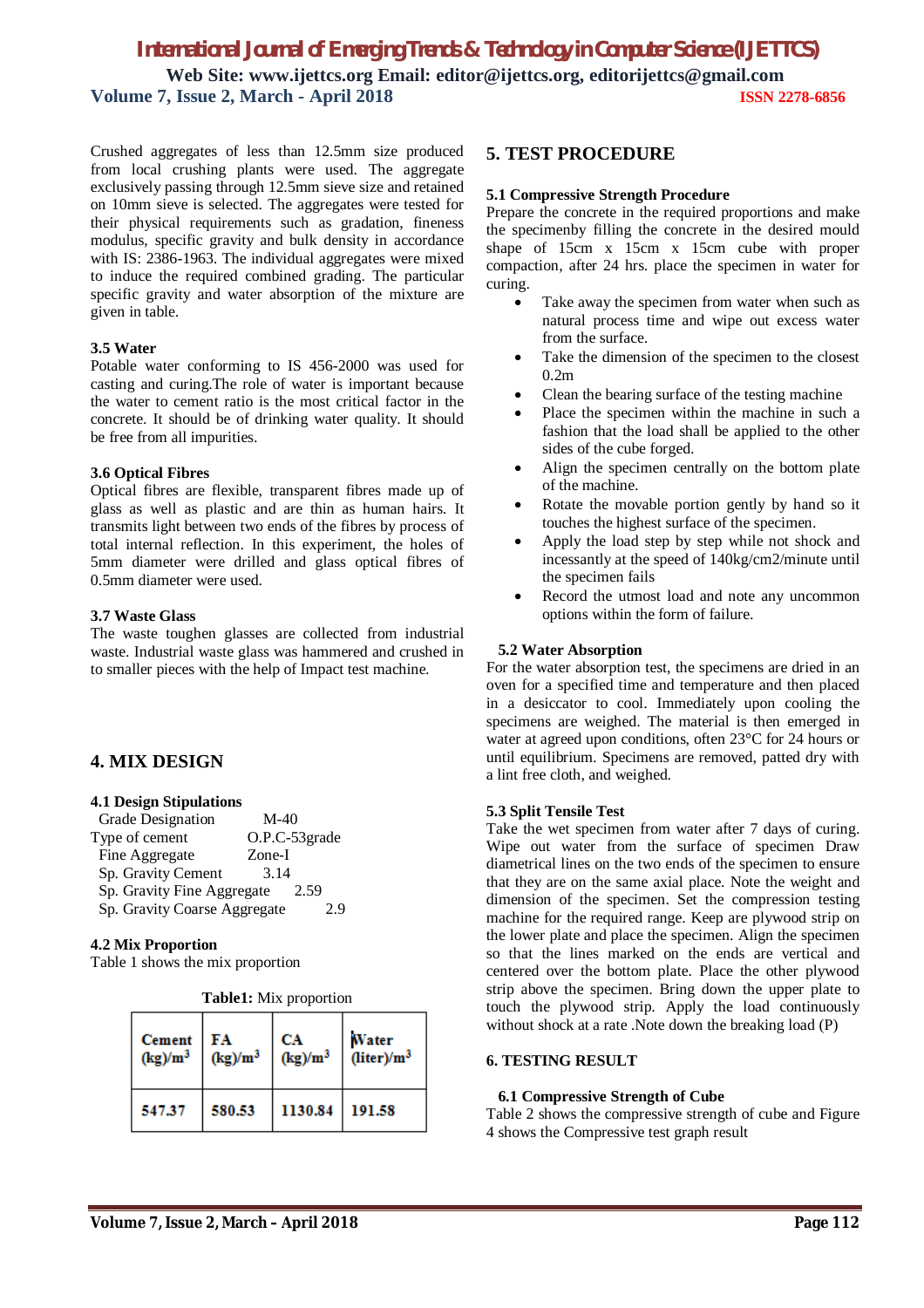|                   | % OF<br><b>REPLACEMENT</b> | <b>COMPRESSIVE</b>           |         |        |
|-------------------|----------------------------|------------------------------|---------|--------|
| MІX               |                            | STRENGTH(N/mm <sup>2</sup> ) |         |        |
| <b>DESIGN</b>     |                            | 7DAYS                        | 14 DAYS | 28DAYS |
|                   |                            | 28.13                        | 33.78   | 42.38  |
|                   |                            | 30.99                        | 35.68   | 45.38  |
| $\mathbf{M}_{40}$ | 10                         | 26.45                        | 30.51   | 40.83  |

**Table 2:** Compressive strength of cube



**Figure4**Compression Test Graph Result

# **6.2 Split Tensile Test for Cylinder**

Table 3 shows the split tensile test result

**Table 3:** Split Tensile Test Result

| <b>MIX</b>    | % OF               | SPLIT TENSILE TEST (N/mm <sup>2</sup> ) |         |         |
|---------------|--------------------|-----------------------------------------|---------|---------|
| <b>DESIGN</b> | <b>REPLACEMENT</b> | 7 DAYS                                  | 14 DAYS | 28 DAYS |
|               |                    | 3.3                                     | 5.32    | 6.42    |
| $M_{40}$      |                    | 3.8                                     | 5.5     | 6.75    |
|               | 10                 | 3.1                                     | 4.5     | 6.88    |

Figure 5 shows the split tensile graph results



**Figure 5**Split tensile graph result

# **6.3 Water Absorption Test**

Table 4 shows the water absorption test results

|  |  | Table 4: Water absorption test result |  |  |
|--|--|---------------------------------------|--|--|
|--|--|---------------------------------------|--|--|

| % OF ADDING COCOUNT | % OF WATER        |
|---------------------|-------------------|
| <b>FIBER</b>        | <b>ABSORPTION</b> |
|                     | 5.12              |
|                     | 4.5               |
| 10                  | 3.6               |

Figure 6 shows the water absorption graph results



**Figure 6 Water Absorption Graph Result**

# **7. CONCLUSION**

A novel architectural material called translucent concrete can be developed by adding optical fibre or large diameter glass fibre in the concrete mixture. Optical fibre based transparent concrete could be regarded as an art which could be used in museums and specific exhibitions rather than just a construction material. The translucent concrete has good light guiding property and the ratio of optical fibre volume to concrete is proportion to transmission. The translucent concrete not loses the strength parameter when compared to regular concrete and also it has very vital property for the aesthetical point of view. It can be used for the best architectural appearance of the building.

- Variation in compressive strength, flexural strength and tensile strength is observed in the presence of finely ground waste glass crystals.
- Compressive strength will be increases at 5% replacement of waste glass at 45.38 N/mm2 at 28 days.
- Split tensile value will be maximum at 10% replacement of waste glass at 6.88 N/mm2 at 28 days.
- From observed results both compressive & split tensile tests attain maximum strength at Waste glass replacement compared to conventional concrete.
- Percentage of water absorption will be minimum at 10% replacement of fine aggregate compared other ratios.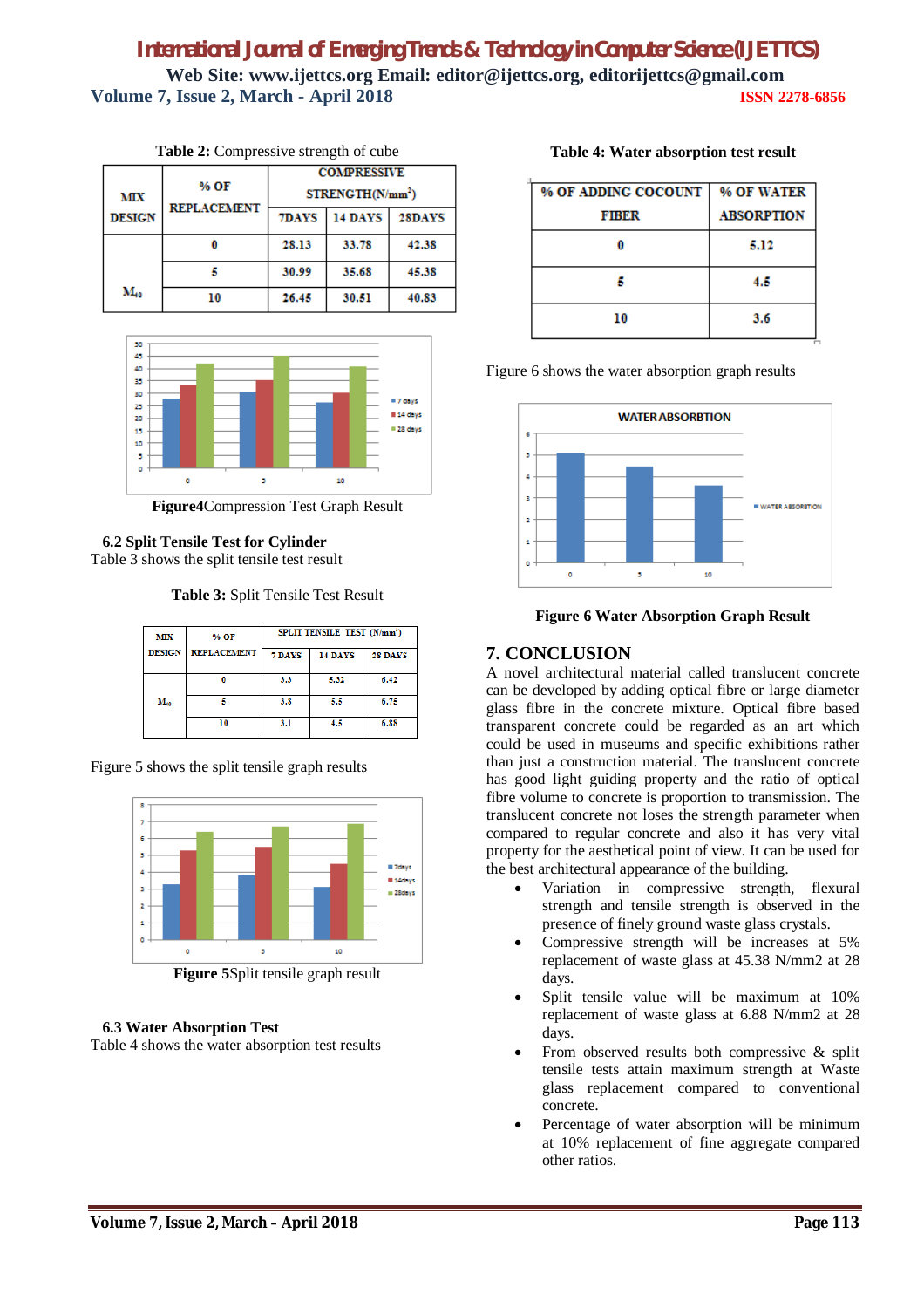# **References**

- [1]. T.Subramani., S.Krishnan. S.K.Ganesan., G.Nagarajan "Investigation of Mechanical Properties in Polyester and Phenyl-ester Composites Reinforced With Chicken Feather Fibre" International Journal of Engineering Research and Applications Vol. 4, Issue 12(Version 4), pp.93-104, 2014.<br>T.Subramani,
- [2]. T.Subramani, J.Jayalakshmi , " Analytical Investigation Of Bonded Glass Fibre Reinforced Polymer Sheets With Reinforced Concrete Beam Using Ansys" , International Journal of Application or Innovation in Engineering & Management (IJAIEM) , Volume 4, Issue 5, pp. 105-112 , 2015
- [3]. T.Subramani, D.Latha , " Experimental Study On Recycled Industrial Waste Used In Concrete" , International Journal of Application or Innovation in Engineering & Management (IJAIEM) , Volume 4, Issue 5, pp. 113-122 , 2015
- [4]. T.Subramani, V.Angappan , " Experimental Investigation Of Papercrete Concrete" , International Journal of Application or Innovation in Engineering & Management (IJAIEM) , Volume 4, Issue 5, pp. 134-143 , 2015
- [5]. T.Subramani, V.K.Pugal , " Experimental Study On Plastic Waste As A Coarse Aggregate For Structural Concrete" , International Journal of Application or Innovation in Engineering & Management (IJAIEM) volume 4, Issue 5, pp. 144-152 2015<br>T. Subramani. B. Suresh . "Experimental
- [6]. T.Subramani, B.Suresh, Investigation Of Using Ceramic Waste As A Coarse Aggregate Making A Light Weight Concrete " , International Journal of Application or Innovation in Engineering & Management (IJAIEM) , Volume 4, Issue 5, pp. 153-162 , 2015
- [7]. T.Subramani, M.Prabhakaran , " Experimental Study On Bagasse Ash In Concrete" , International Journal of Application or Innovation in Engineering & Management (IJAIEM), Volume 4, Issue 5, pp. 163-172 , 2015
- [8]. T.Subramani, A.Mumtaj , " Experimental Investigation Of Partial Replacement Of Sand With Glass Fibre" , International Journal of Application or Innovation in Engineering & Management (IJAIEM) , Volume 4, Issue 5, pp. 254-263 , 2015
- *[9]. T.Subramani, S.B.Sankar Ram Experimental Study on Concrete Using Cement With Glass Powder,IOSR Journal of Engineering,Volume 5 , Issue 5, Version 3, pp43-53, 2015*
- [10]. T.Subramani, S.Kumaran , " Experimental Investigation Of Using Concrete Waste And Brick Waste As A Coarse Aggregate " , International Journal of Application or Innovation in Engineering & Management (IJAIEM) , Volume 4, Issue 5, pp. 294-303 , 2015
- *[11]. T.Subramani, G.Ravi, "Experimental Investigation Of Coarse Aggregate With Steel Slag In Concrete", IOSR Journal of Engineering, Volume 5,Issue 5, Version 3, pp64-73, 2015*
- [12]. T.Subramani, K.S.Ramesh , " Experimental Study On Partial Replacement Of Cement With Fly Ash And Complete Replacement Of Sand With M sand" , International Journal of Application or Innovation in Engineering & Management (IJAIEM) , Volume 4, Issue 5 , pp. 313-322 , 2015
- [13]. T.Subramani, G.Shanmugam , " Experimental Investigation Of Using Papercrete And Recycled Aggregate As A Coarse Aggregate " , International Journal of Application or Innovation in Engineering & Management (IJAIEM) , Volume 4, Issue 5, pp. 323-332 , May 2015
- [14]. T.Subramani, P.Sakthivel , " Experimental Investigation On Flyash Based Geopolymer Bricks" , International Journal of Application or Innovation in Engineering & Management (IJAIEM) , Volume 5, Issue 5, pp. 216-227 , 2016 .
- [15]. T.Subramani, R.Siva, "Experimental Study On Flexural And Impact Behavior Of Ferrocement Slabs" International Journal of Application or Innovation in Engineering & Management (IJAIEM), Volume 5, Issue 5, pp. 228-238 , 2016
- [16]. T.Subramani, A.Anbuchezian, "Experimental Study Of Palm Oil Fuel Ash As Cement Replacement Of Concrete " , International Journal of Application or Innovation in Engineering & Management (IJAIEM), Volume 6, Issue 3, March 2017 , pp. 001- 005 , ISSN 2319 - 4847.
- [17]. T.Subramani, A.Anbuchezian , " Experimental Study Of Mineral Admixture Of Self Compacting Concrete " , International Journal of Application or Innovation in Engineering & Management (IJAIEM), Volume 6, Issue 3, March 2017 , pp. 006-010 , ISSN 2319 - 4847.
- [18]. T.Subramani, A.Anbuchezian , " Experimental Test On Bitumen With Addition Of 35% Of Plastic Fibre " , International Journal of Application or Innovation in Engineering & Management (IJAIEM), Volume 6, Issue 3, March 2017 , pp. 017-022 , ISSN 2319 - 4847.
- [19]. T.Subramani, A.Anbuchezian , " Stabilization Of M30 Concrete Pavement By Partially Replacing Cement By 20% Of Flyash And Sodium Silicate " , International Journal of Application or Innovation in Engineering & Management (IJAIEM), Volume 6, Issue 3, March 2017 , pp. 023-031 , ISSN 2319 - 4847.
- [20]. T.Subramani, A.Anbuchezian , " Experimental Investigation On Flexural Behavior Of Folded Ferro Cement Panels " , International Journal of Application or Innovation in Engineering & Management (IJAIEM), Volume 6, Issue 3, March 2017 , pp. 045-049 , ISSN 2319 - 4847.
- [21]. T.Subramani, A.Anbuchezian , " Experimental Study On Replacement Of Concrete Material By Water Treatment Plant Waste Sewage " , International Journal of Application or Innovation in Engineering & Management (IJAIEM), Volume 6, Issue 3, March 2017 , pp. 050-057 , ISSN 2319 - 4847.